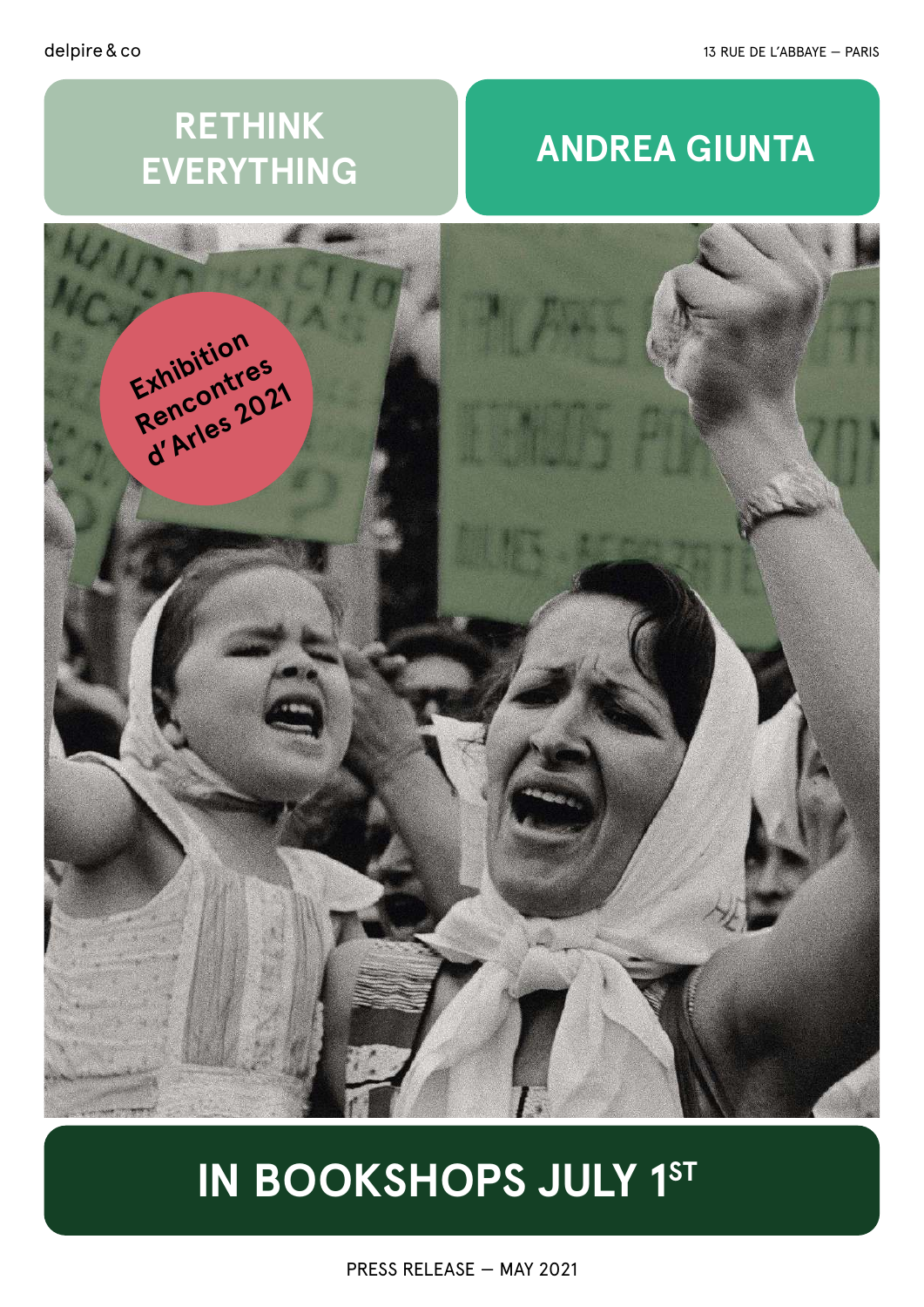*We can rethink everything: think from a perspective that takes into account the affects and the desire for a new sharing within human relationships, symbolic links, the relationship with nature. Feminism is a theory and practice that addresses also the questions of the post-human, of the creation of the common.*  **Andrea Giunta**

Pensar todo de nuevo / Rethink everything proposes to explore and question our current world in the light of the feminist struggles waged since the 1970s in Latin America.

Extension of a virtual exhibition imagined just before the pandemic and the global containment of March 2020 by Andrea Giunta and the Rolf-Art gallery in Buenos Aires (Argentina), the book brings together a selection of 220 works (photographs, videos, sculptures, performances) by 25 artists, created between the 1970s and today, and is the catalogue of an exhibition at the *Rencontres d'Arles* 2021.

It is a question of rethinking with a fresh perspective the latent meanings of works produced in other contexts, of returning to the archives, of dwelling on the resonances produced by the reconciliation of images, with feminist actions-performances and their mutations as a common thread, from struggles for control of the body, to more recent ones for the protection of nature and other living forms.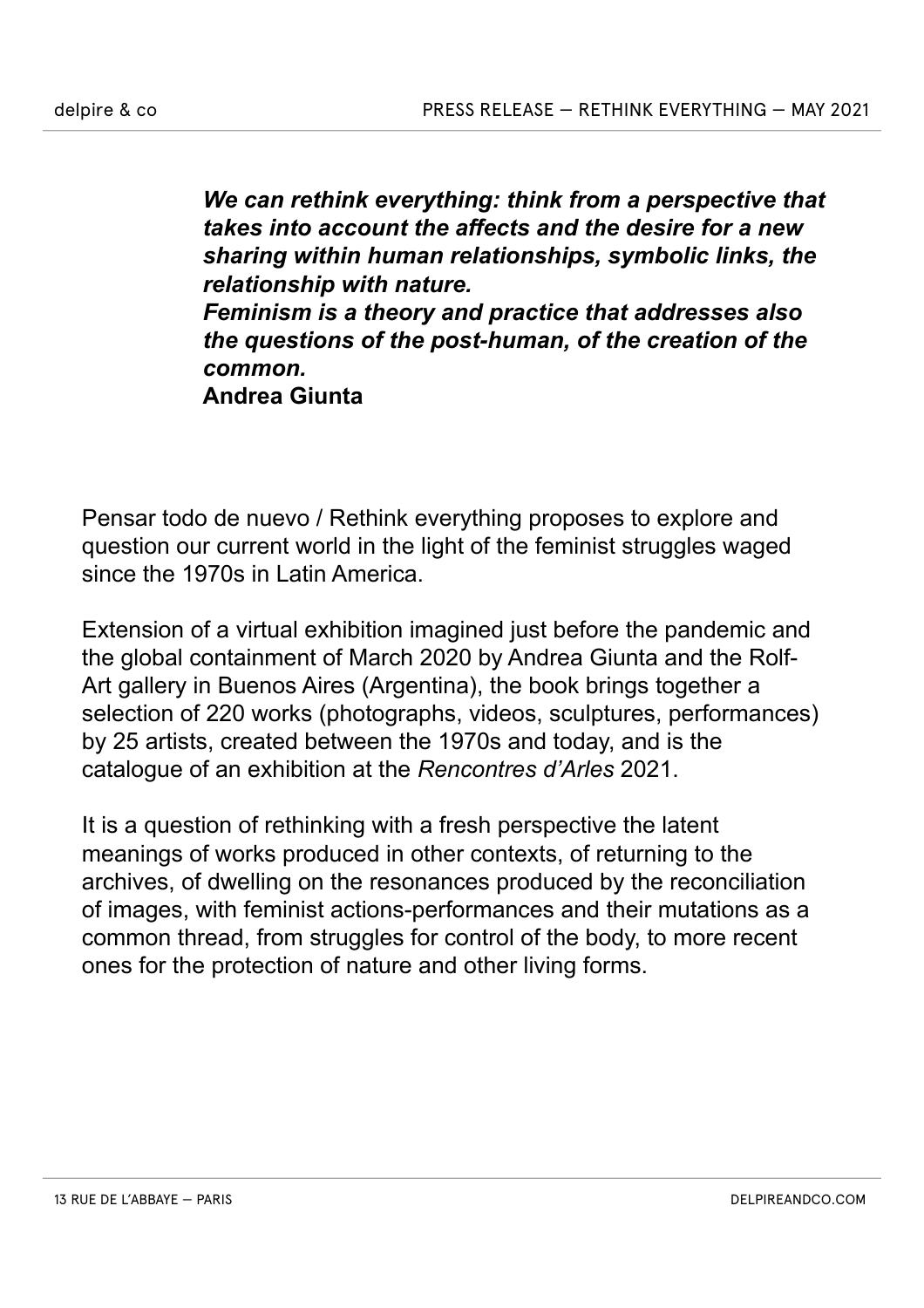#### THE BOOK

Designed as an artist spiral notebook, this handy book brings together the works and series chosen by the curator, punctuated page after page by her comments and testimonials from the artists.

Six chapters address the essential questions of the relationship of humans to their environment, their body, their memory, and universal notions such as loneliness, inequalities, freedom, and affects.

Photographs, drawings, videos, installations, performances, restore the energy of the feminist struggles of the 1970s and their extension, and bring out the essential issue of our time: in what world do we want to live?



288 pages 220 illustrations Dimensions 165 X 258 mm ISBN 979-10-95821-34-2 Wire-O binding

Price 45 € TTC

Edited in three versions : English, French, Spanish.

Press contacts: Catherine & Prune Philippot cathphilippot@relations-media.com prunephilippot@relations-media.com + 33 1 40 47 63 42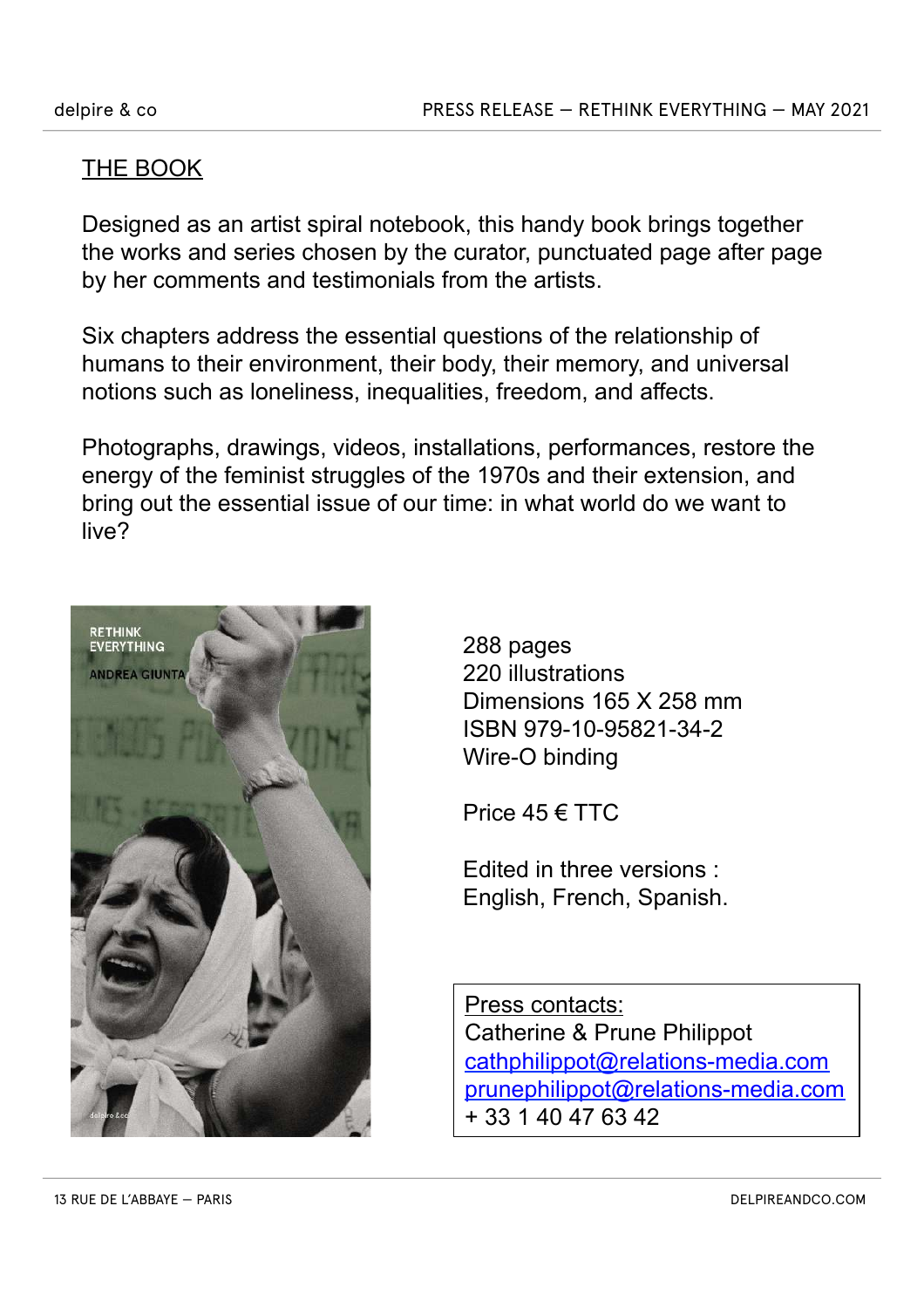# THE AUTHOR



© Rob Verf

Andrea Giunta (b. 1960) is an Art historian and curator specialized in Latin American and Contemporary Art, she received her Ph.D. from the Universidad de Buenos Aires, Argentina, where she is Professor of Latin American and Contemporary Art. She is also Principal Researcher of the CONICET, National Research Council, Argentina, and Visiting Scholar at The University of Texas at Austin. Recipient of fellowships as the Guggenheim, the Getty Foundation,the Rockefeller Foundation,the Donald D. Harrington Faculty Fellowship, University of Texas at Austin and the Tinker Professorship at Columbia University. Among her last books are *Feminismo y arte latino americano* (2018); *Radical Women. Latin American Art, 1960-1985* (with Cecilia Fajardo-Hill); *When Does Contemporary Art Begin?* (2014)*; Escribir las imágenes* (2011). In 2020, she was the general curator of the Mercosur Biennal of Contemporary Art (Brasil).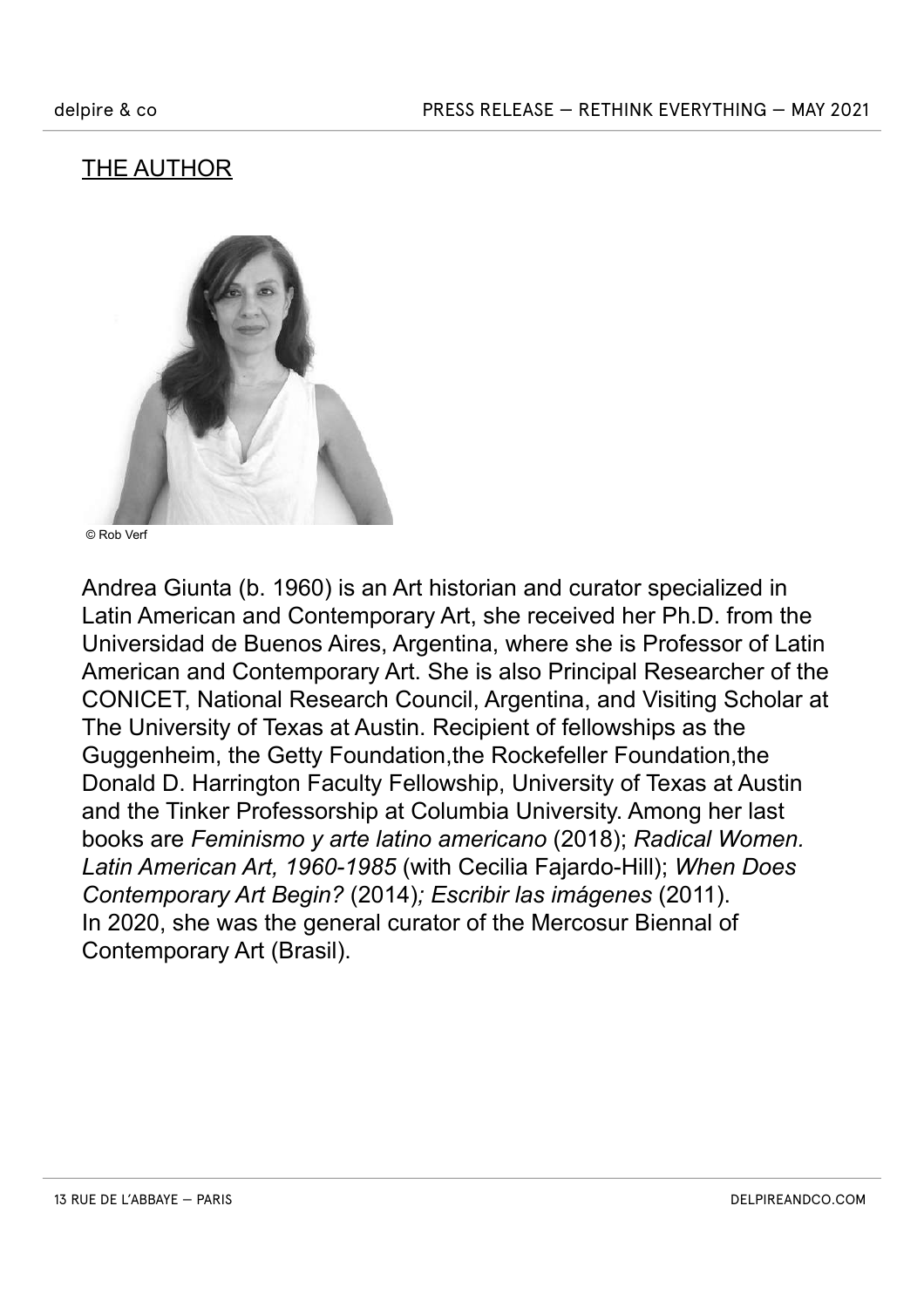### THE ARTISTS

NOSOTRAS PROPONEMOS COLLECTIVE, created in 2017, Argentina MARÍA JOSÉ ARJONA, born in 1973, Colombia ANANKÉ ASSEFF, born in 1971, Argentina ELBA BAIRON, born in 1947, Bolivia NICOLA COSTANTINO, born in 1964, Argentina MILAGROS DE LA TORRE, born in 1965, Peru / USA VIVIAN GALBAN, born in 1969, Argentina MARÍA TERESA HINCAPIÉ, 1956 - 2008, Colombia ADRIANA LESTIDO, born in 1955, Argentina FLORENCIA LEVY, born in 1979, Argentina MARCOS LÓPEZ, born in 1958, Argentina LILIANA MARESCA, 1951 - 1994, Argentina JOIRI MINAYA, born in 1990, USA / Dominican Republic MARTA MINUJÍN, born in 1943, Argentina ALINE MOTTA, born in 1974, Brasil RODRIGO ORRANTIA, born in 1975, Colombia CELESTE ROJAS MUGICA, born in 1987, Chile / Argentina JACKIE PARISIER, born in 1968, Argentina CRISTINA PIFFER, born in 1953, Argentina SANTIAGO PORTER, born in 1971, Argentina DALILA PUZZOVIO, born in 1942, Argentina JOSE ALEJANDRO RESTREPO, born in 1959, Colombia SILVIA RIVAS, born in 1957, Argentina GRACIELA SACCO, 1956 - 2017, Argentina JUAN TRAVNIK, born in 1950, Argentina

### TO GO FURTHER

The virtual exhibition : https://www.pensartododenuevo.com

Exhibition at the *Rencontres d'Arles 2021* : https://www.rencontres-arles.com/en/expositions/view/980/puisqu-ilfallait-tout-repenser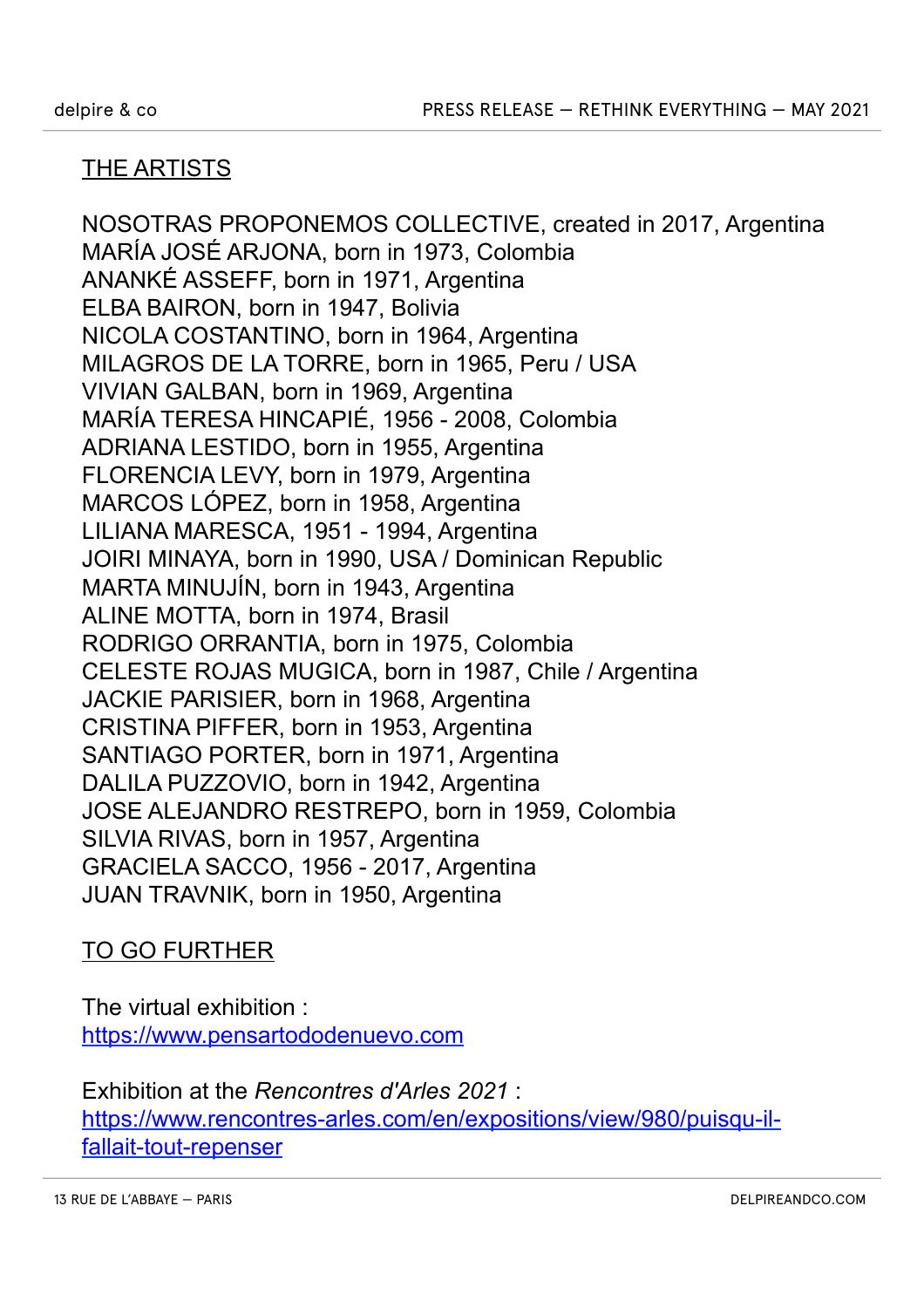

Adriana Lestido, Madre e hija de Plaza de Mayo, 1982 © Adriana Lestido, Courtesy Rolf Art



Graciela Sacco, Bocanada, Sin titulo #3, 1993 Intervention in the streets of Rosario.

© Graciela Sacco, Courtesy Rolf Art



Graciela Sacco, Bocanada, Sin titulo #7, 1993 Intervention in the streets of Rosario.

© Graciela Sacco, Courtesy Rolf Art



Graciela Sacco, Bocanada, Sin titulo #1, 1993 Intervention in the streets of Rosario. © Graciela Sacco, Courtesy Rolf Art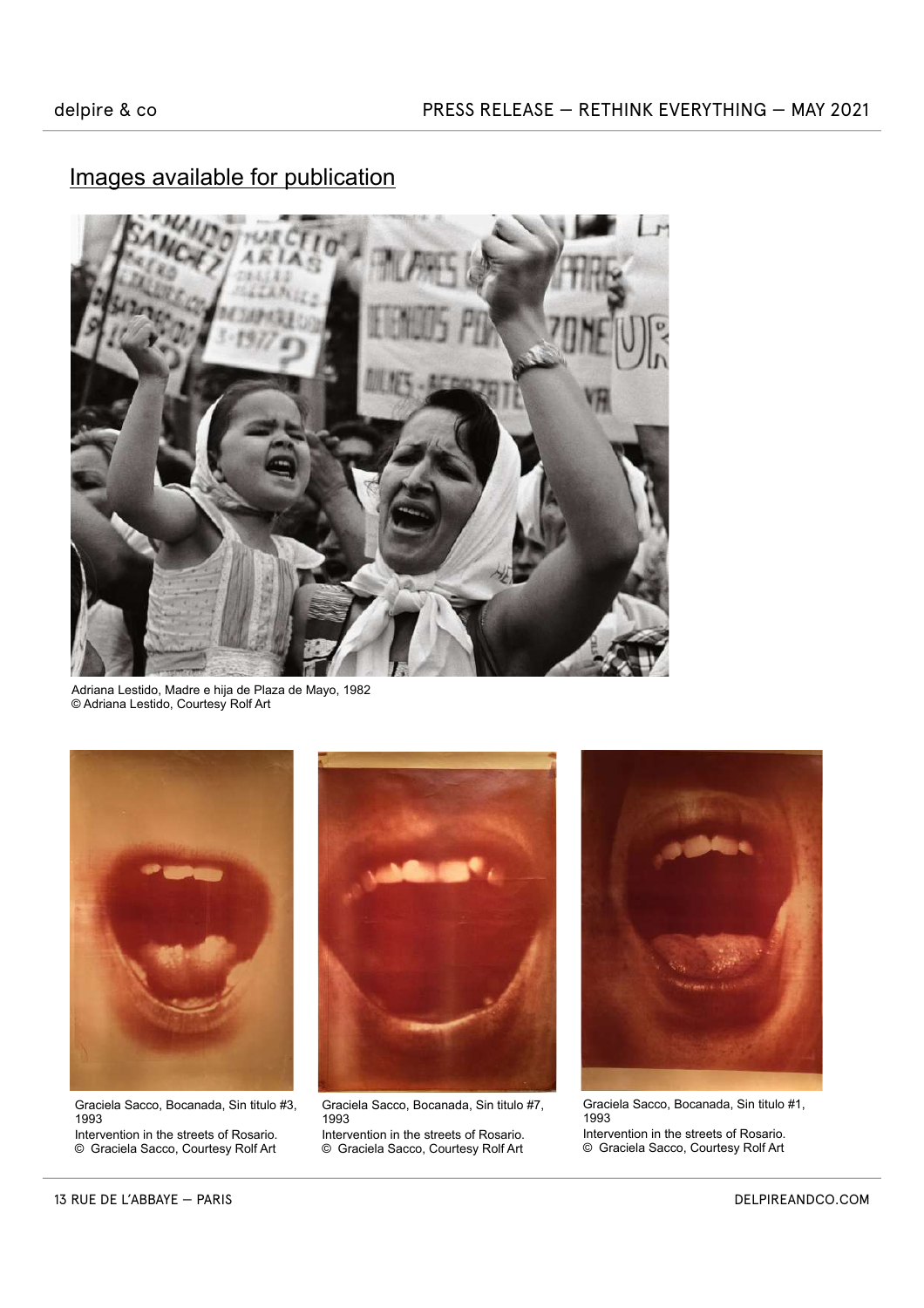

Liliana Maresca, Imagen pública – Altas esferas Sin título, 1993 Photo-performance, photography by Marcos López. © Lilana Maresca, Courtesy Rolf Art



Liliana Maresca, Liliana Maresca con su obra Sin título, 1983 Photo-performance, photography by Marcos López. © Lilana Maresca, Courtesy Rolf Art

Liliana Maresca, Liliana Maresca con su obra Sin título, 1983 Photo-performance, photography by Marcos López. © Lilana Maresca, Courtesy Rolf Art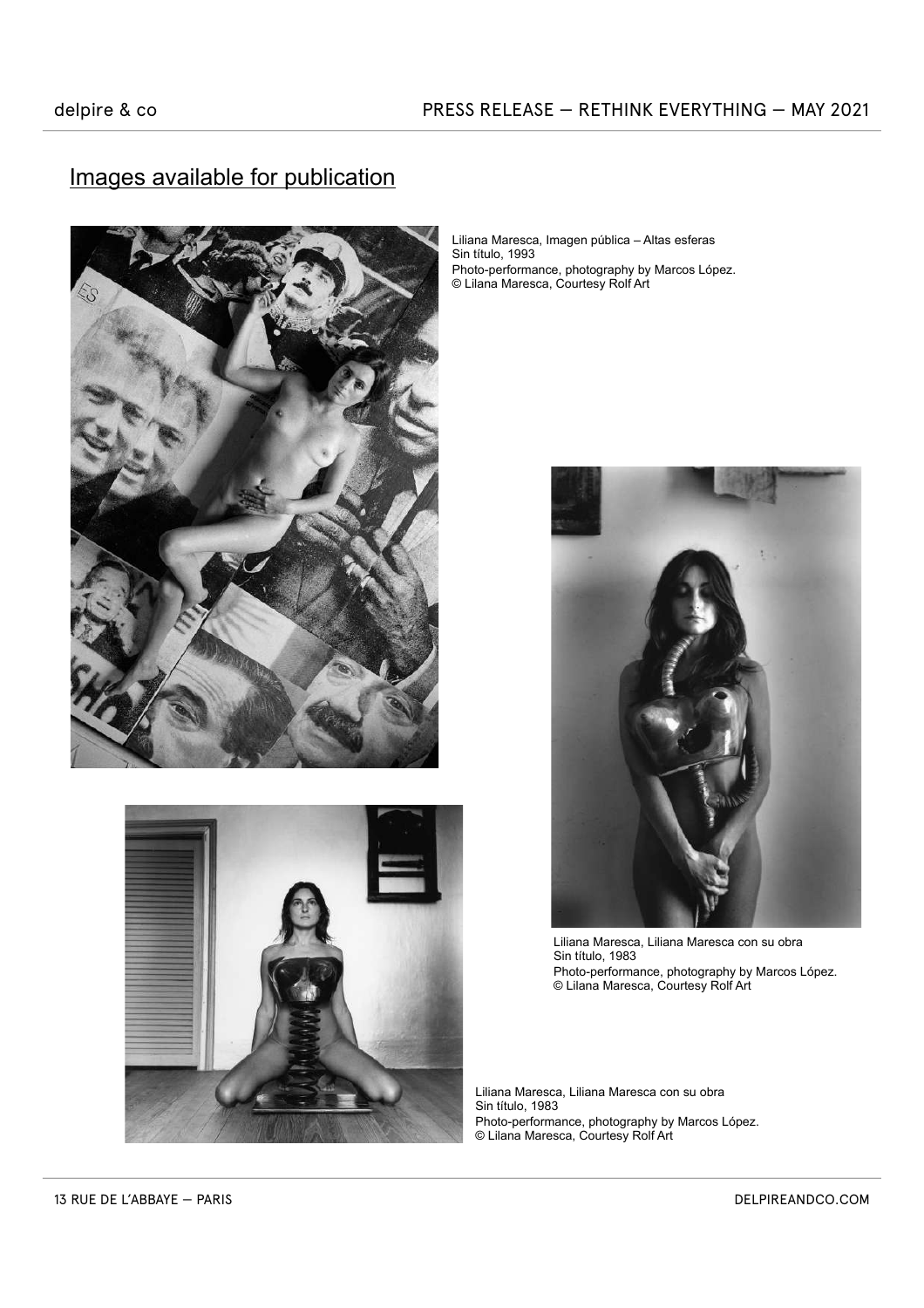

Marta Minujín, Obelisco acostado, 1978 First South-American Biennal, Sao Paulo, Brasil, 1978 © Marta Minujín, Courtesy Rolf Art



María José Arjona, La belleza del animal de cuatro patas Centro Watermill, New York, 2008 – 2012 Video-performance on 4 screens © María José Arjona, Courtesy Rolf Art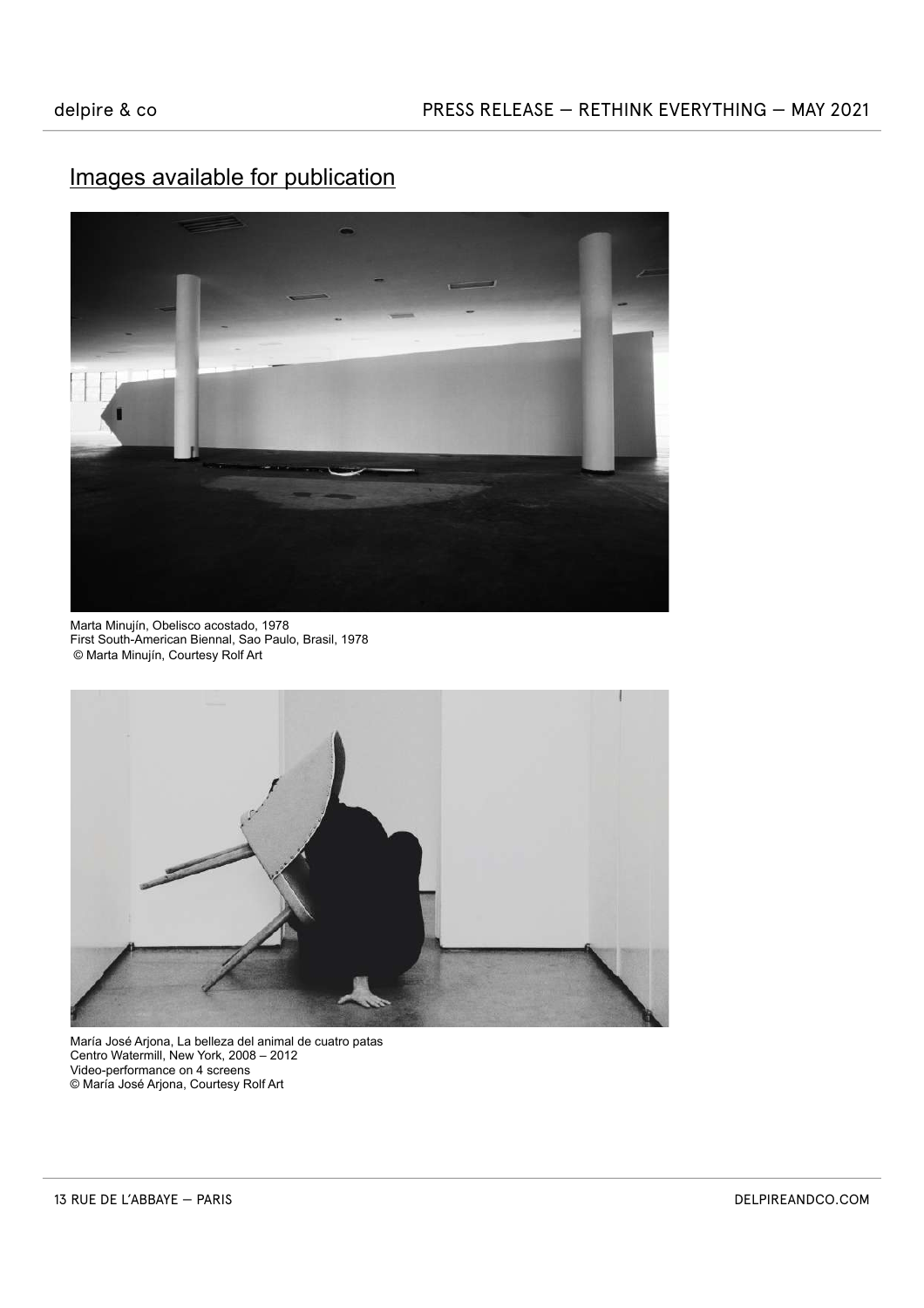

Silvia Rivas, from the series Llenos de esperanza, Resistencia, 2002, Video monocanal © Silvia Rivas, Courtesy Rolf Art



Aline Motta, (Other) Foundations, #3, 2017-2019. © Aline Motta, Courtesy Rolf Art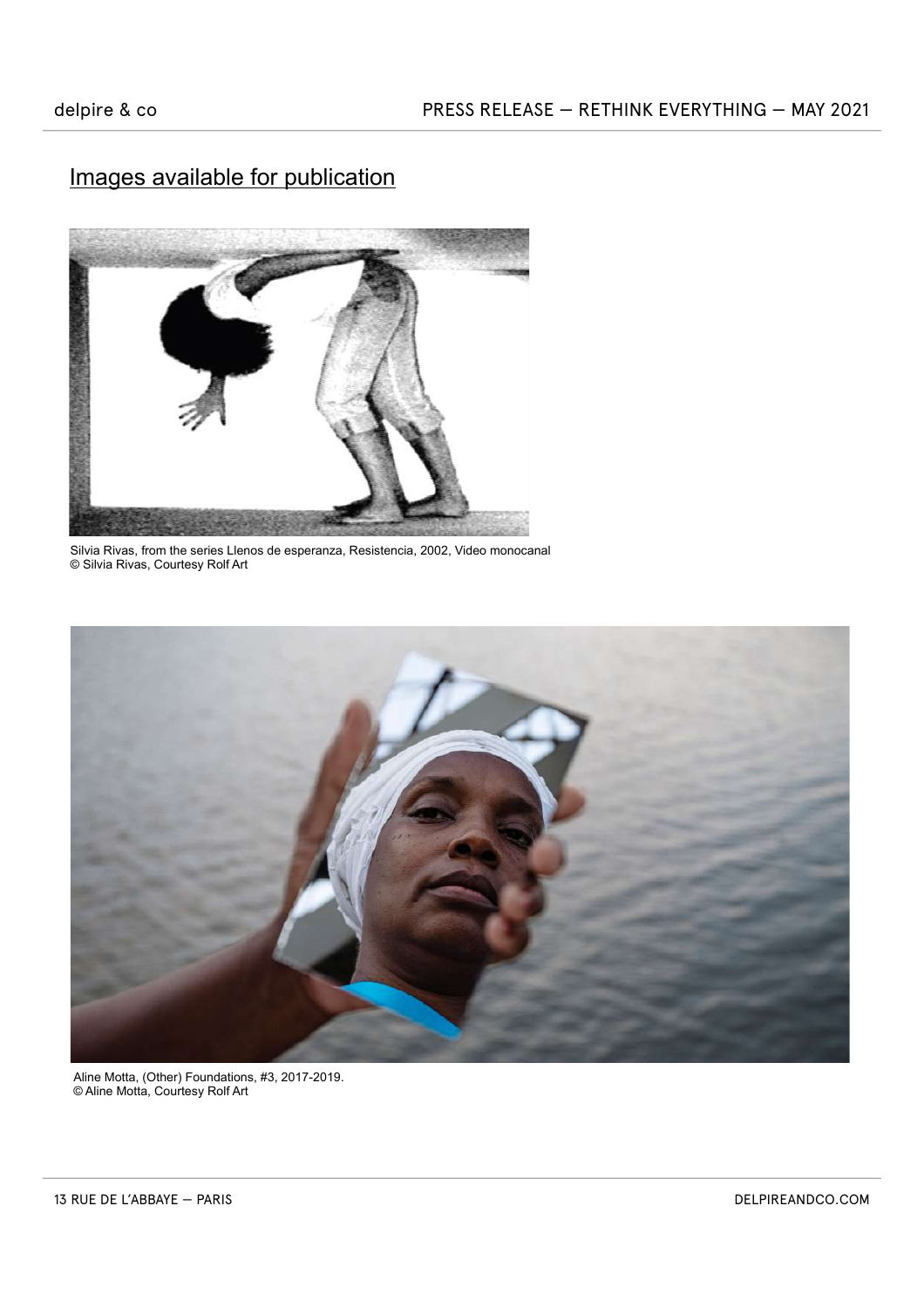#### About delpire & co

delpire & co opens a new chapter in the history of Editions Delpire, in continuity with the spirit and approach of the "showman of images", Robert Delpire, its founder.

Located at 13, rue de l'Abbaye in Saint-Germain-des-Prés, at once, publishing house, bookstore, gallery, place of life and meetings, delpire & co wishes to develop demanding photographic projects, unique photographic writings, encounters between text and image, curatorial research, discoveries of new talents as well as forgotten works, political points of view and sensitive expressions.

13 rue de l'Abbaye 75006 Paris bonjour@delpireandco.com

www.delpireandco.com

Press contact:

Catherine & Prune Philippot cathphilippot@relations-media.com prunephilippot@relations-media.com + 33 1 40 47 63 42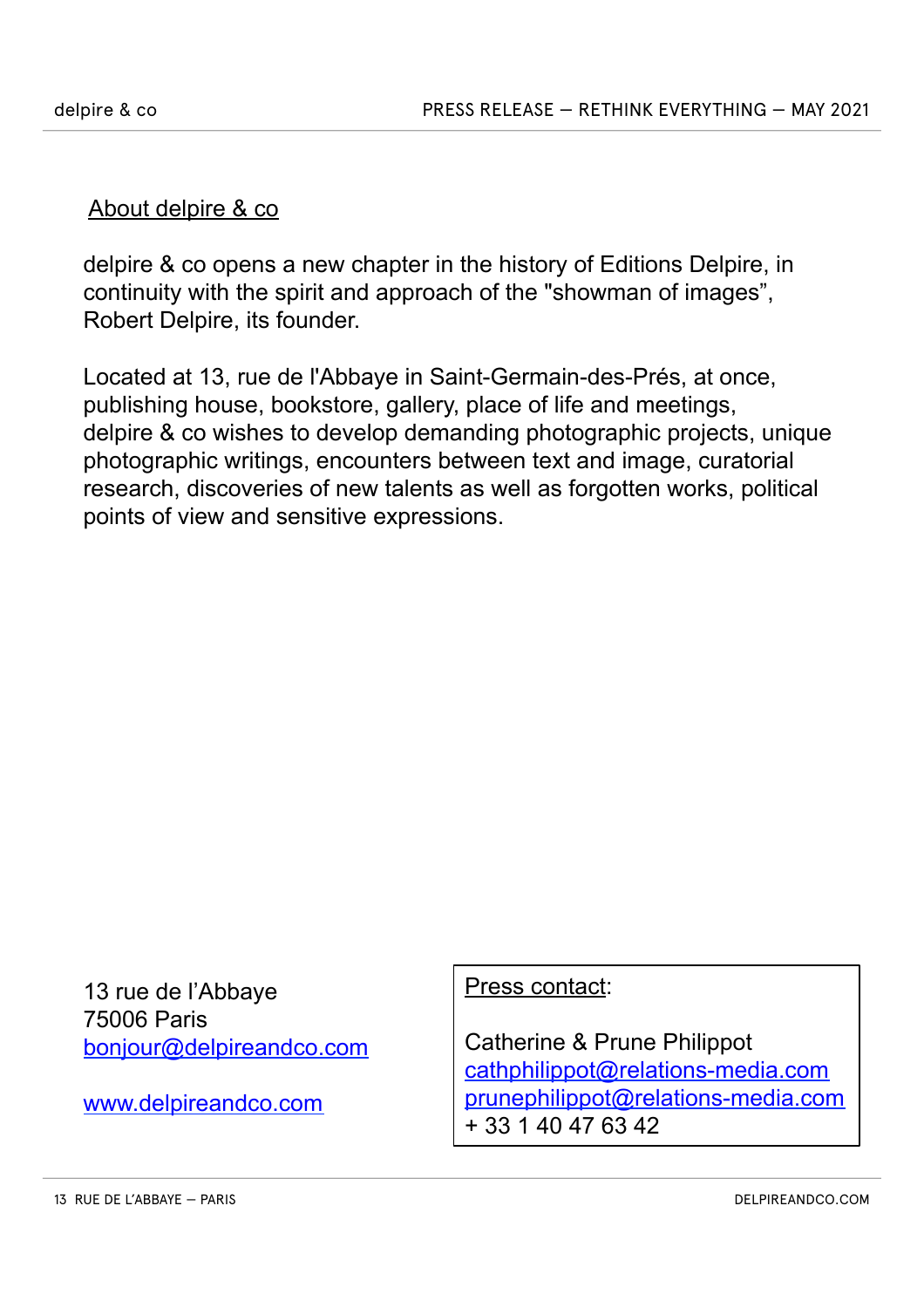## Nos autres parutions



# **NEUF — 1950-1953**

Fac-similé re-issue of the avant-garde artistic review created by Robert Delpire in post-war Saint-Germain.

Discover the story: https://neuf.delpireandco.com/

Exhibition at the *Rencontres d'Arles 2021* 

In bookstores July 1st.



# **JAZZ POWER ! The adventure Jazz Magazine, 1954-1974**

The first 20 years of Jazz Magazine, the French journal which has worked since then to evolve the representation of black jazz wo.men and more broadly that of the African-American community.

Exhibition at the *Rencontres d'Arles 2021* 

In bookstores July 1st.

Press contacts: Relations Media Catherine & Prune Philippot cathphilippot@relations-media.com prunephilippot@relations-media.com + 33 1 40 47 63 42